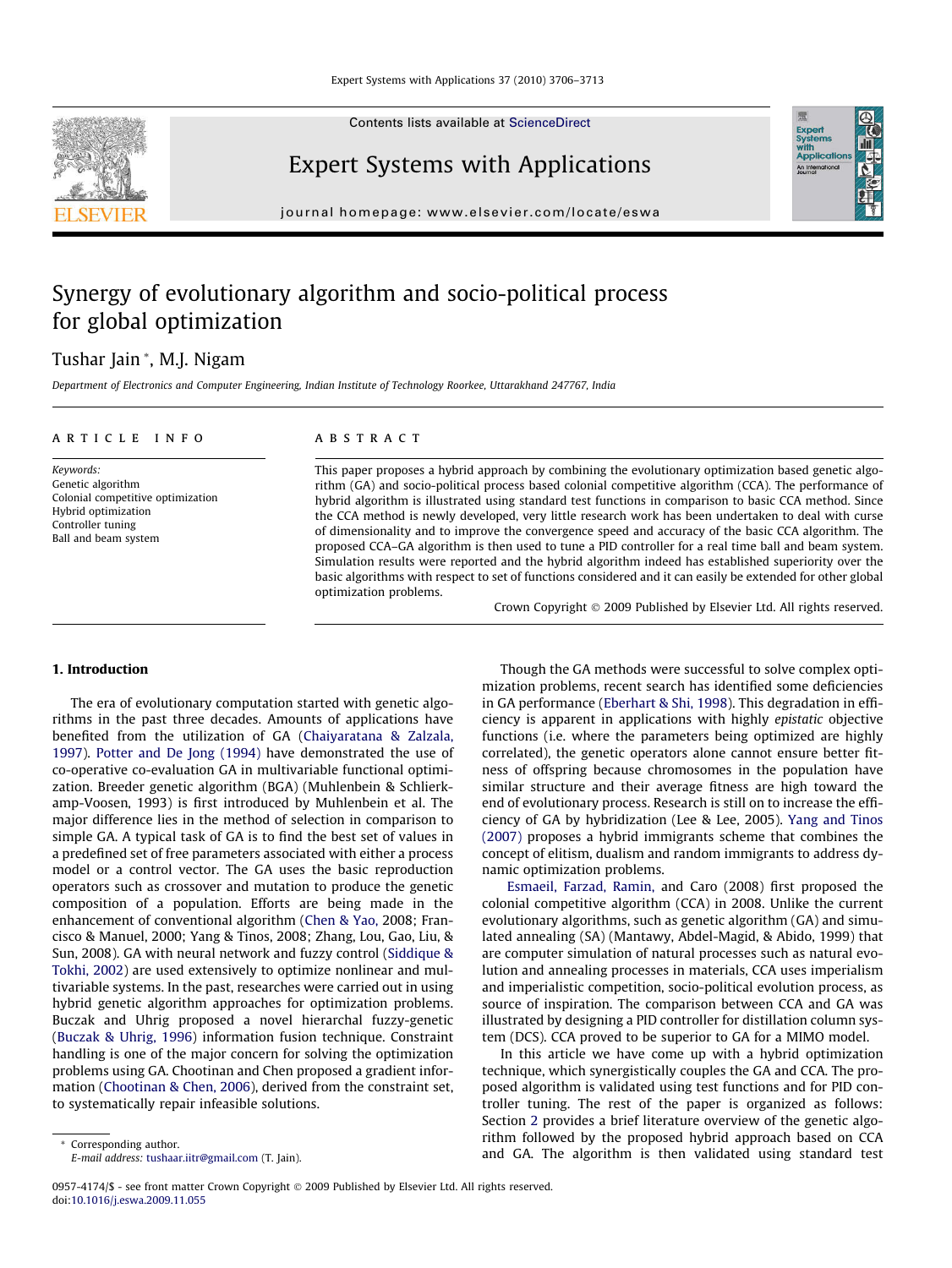<span id="page-1-0"></span>functions and implemented on practical ball–beam system in Section [3](#page--1-0) followed by conclusions and future work.

#### 2. GA–CCA hybrid system

#### 2.1. Genetic algorithms

In GA, a candidate solution for a specific problem is called an individual or a chromosome and consists of a linear list of genes. Each individual represents a point in the search space, and hence a possible solution to the problem. A population consists of finite number of individuals. Each individual is decided by an evaluating mechanism to obtain its fitness value. Based on this fitness value and undergoing genetic operators, a new population is generated iteratively with each successive population referred to as a generation. Sexual reproduction allows some exchange and re-ordering of chromosomes, producing offspring that contain a combination of information from each parent. This is the recombination operation, which is often referred to as crossover because of the way strands of chromosomes crossover during the exchange. Diversity in the population is achieved by mutation. Genetic algorithms are ubiquitous nowadays, having been successfully applied to numerous problems from different domains, including optimization, automatic programming, machine learning, operations research, bioinformatics, and social systems.

#### 2.2. Colonial competitive algorithm

In CCA, a candidate solution for a specific problem is called a country in which some having the least cost are selected as imperialist states and rest form the colonies of these imperialists. The division of all the colonies of initial countries is based upon the fitness value. The imperialist states together with their colonies form some empires. The colonies in each of the empire start moving towards their imperialist countries, based upon a simple model of assimilation policy. The total power of an empire is defined by the power of imperialist country and percentage of mean power of its colonies. Then the imperialistic competition begins among all the empires. Any empire that is not able to succeed in this competition cannot increase its power shall be eliminated. Based upon this competition, the power gradually increases for some empires and decreases for others. This results in the collapse of weak empires. The movement of colonies toward their relevant imperialist states along with competition among empires and also the collapse mechanism cause all the countries to converge to a state in which their exist just one empire in the world and all the other countries are colonies of that empire. In this new world, colonies have the same position and power as the imperialist.

#### 2.3. The hybrid algorithm

This paper focuses on hybrid system using GA and CCA. The influence of crossover and mutation in GA has been studied and it is found that using CCA and GA, number of iterations increases with higher dimensions and leads to sub optimal solutions. However, a hybrid system of CCA and GA speeds up the running time using less iteration and leads to optimal solution. We used the following operation of GA.

#### 2.3.1. Ranking and selection

In a minimization problem of function  $J(\theta)$ , a 'ranking' operation ([Back, 1996](#page--1-0)) is performed where individuals are sorted in decreasing  $J(\theta)$  value first, and then,  $J(\theta)$  is replaced by its position. Each individual has a new cost function value  $\vec{J}(\theta)$ .

Selection is made by the operator known as Stochastic Universal Sampling (SUS) (Baker, 1987). If  $N_{ind}$  is the number of individuals, then the survival probability of an individual  $P(\theta_i)$ , is guaranteed to be:

$$
P(\vec{\theta}_i) = \frac{J'(\vec{\theta}_i)}{\sum_{j=1}^{Nind} J'(\vec{\theta}_j)}
$$
(2.3.1)

#### 2.3.2. Crossover operation

An extended intermediate recombination (Mühlenbein & Schlierkamp-Voosen, 1993) is used for the hybrid algorithm as:

$$
z_i = x_i + \alpha_i (y_i - x_i), \quad i = 1, \dots, n
$$
\n
$$
(2.3.2)
$$

| Table 1                   |  |
|---------------------------|--|
| Benchmark functions used. |  |

| Function   | Mathematical representation                                                                                |
|------------|------------------------------------------------------------------------------------------------------------|
| Sphere     | $f_1(x) = \sum_{i=1}^n x_i^2$                                                                              |
| Rosenbrock | $f_2(x) = \sum_{i=1}^{n-1} [100(x_{i+1} - x_i^2)^2 + (x_i - 1)^2]$                                         |
| Rastrigin  | $f_3(x) = \sum_{i=1}^n [x_i^2 - 10 \cos(2\pi x_i) + 10]$                                                   |
| Griewank   | $f_4(x) = \frac{1}{4000} \sum_{i=1}^{n} x_i^2 - \prod_{i=1}^{n} \cos\left(\frac{x_i}{\sqrt{i}}\right) + 1$ |



Fig. 1. Fitness profile using CCA and CCA–GA algorithm for sphere function. (a) Fitness profile using CCA. (b) Fitness profile using CCA–GA algorithm.